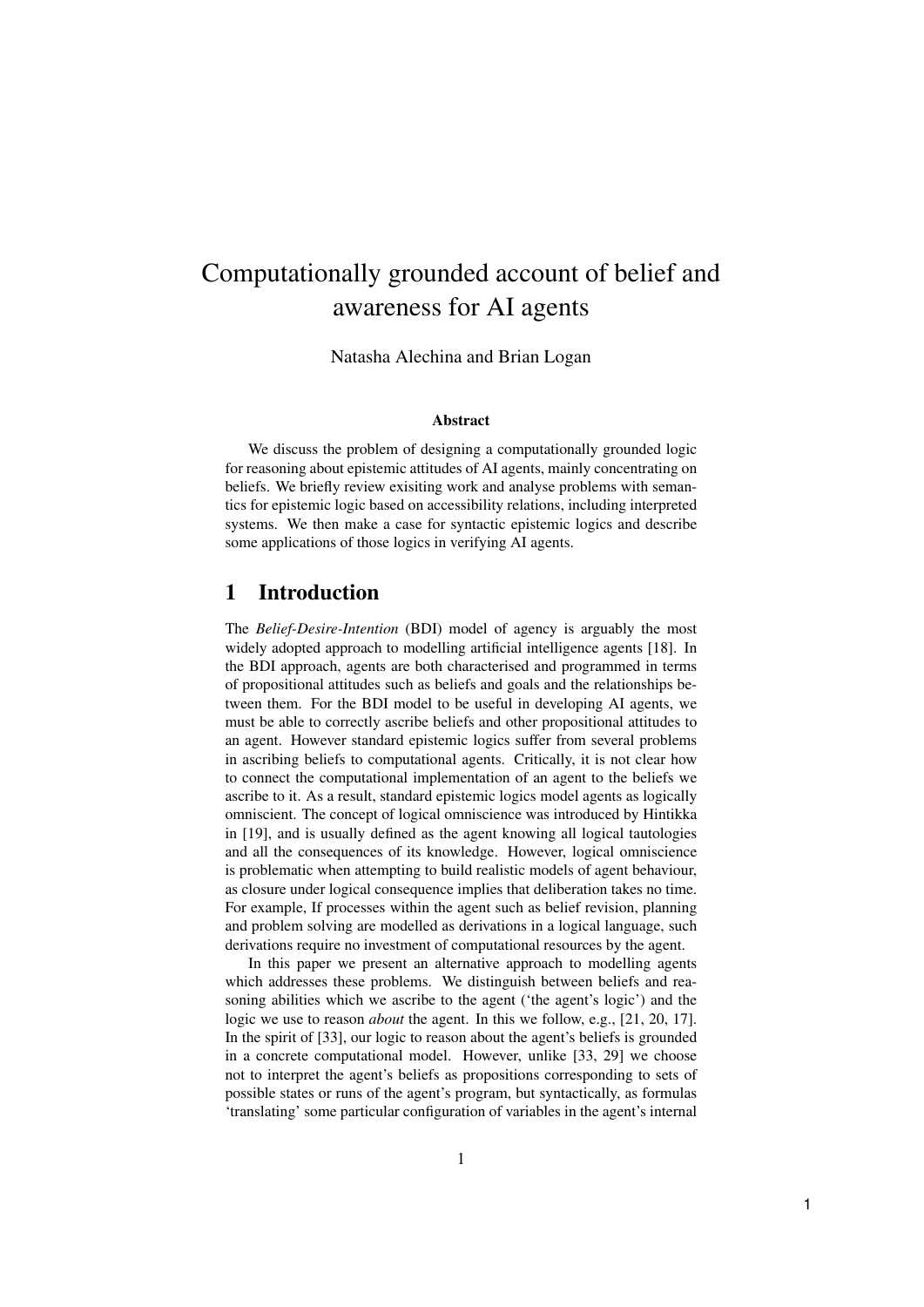state. One of the consequences of this choice is that we avoid modelling the agent as logically omniscient. This has some similarities with the boundedresources approach of [15] and more recent work such as [1, 4].

This paper is essentially a high-level summary of the course on logics and agent programming languages the authors gave at the 21st European Summer School in Logic, Language and Information held in Bordeaux in 2009. Some of the ideas have appeared in our previous work, for example [5, 6], but have never been summarised in a single article.

The rest of the paper is organised as follows. In section 2 we discuss motivations for modelling intentional attitudes of AI agents in logic. In section 3 we analyse problems with the standard semantics for epistemic logic, including interpreted systems. In section 4 we discuss other approaches to modelling knowledge and belief, namely the syntactic approach, logic of awareness, and algorithmic knowledge. Then we introduce our proposal based on the syntactic approach in section 5 and briefly survey some of the applications of the syntactic approach in verification of agent programs in section 6.

### 2 Logic for verification

There are many reasons for modelling agents in logic. The focus of our work is on specifying and verifying AI agents using logic. The specification and verification of agent architectures and programs is a key problem in agent research and development. Formal verification provides a degree of certainty regarding system behaviour which is difficult or impossible to obtain using conventional testing methodologies, particularly when applied to autonomous systems operating in open environments. For example, the use of appropriate specification and verification techniques can allow agent researchers to check that agent architectures and programming languages conform to general principles of rational agency, or agent developers to check that a particular agent program will achieve the agent's goals in a given range of environments.

Ideally, such techniques should allow specification of key aspects of the agent's architecture and program, and should admit a fully automated verification procedure. One such procedure is model-checking [12]. Modelchecking involves representing the system to be verified as a transition system  $M$  which can serve as a model of some (usually temporal) logic, specifying a property of the system as a formula  $\phi$  in that logic, and using an automated procedure to check whether  $\phi$  is true in M. However, while there has been considerable work on the formal verification of software systems and on logics of agency, it has proved difficult to bring this work to bear on verification of agent architectures and programs. On the one hand, it can be difficult to specify and verify relevant properties of agent programs using conventional formal verification techniques, and on the other, standard epistemic logics of agency (e.g., [16]) fail to take into account the computational limitations of agent implementations.

Since an agent program is a special kind of program, logics intended for the specification of conventional programs can be used for specifying agent programming languages. In this approach we have some set of propo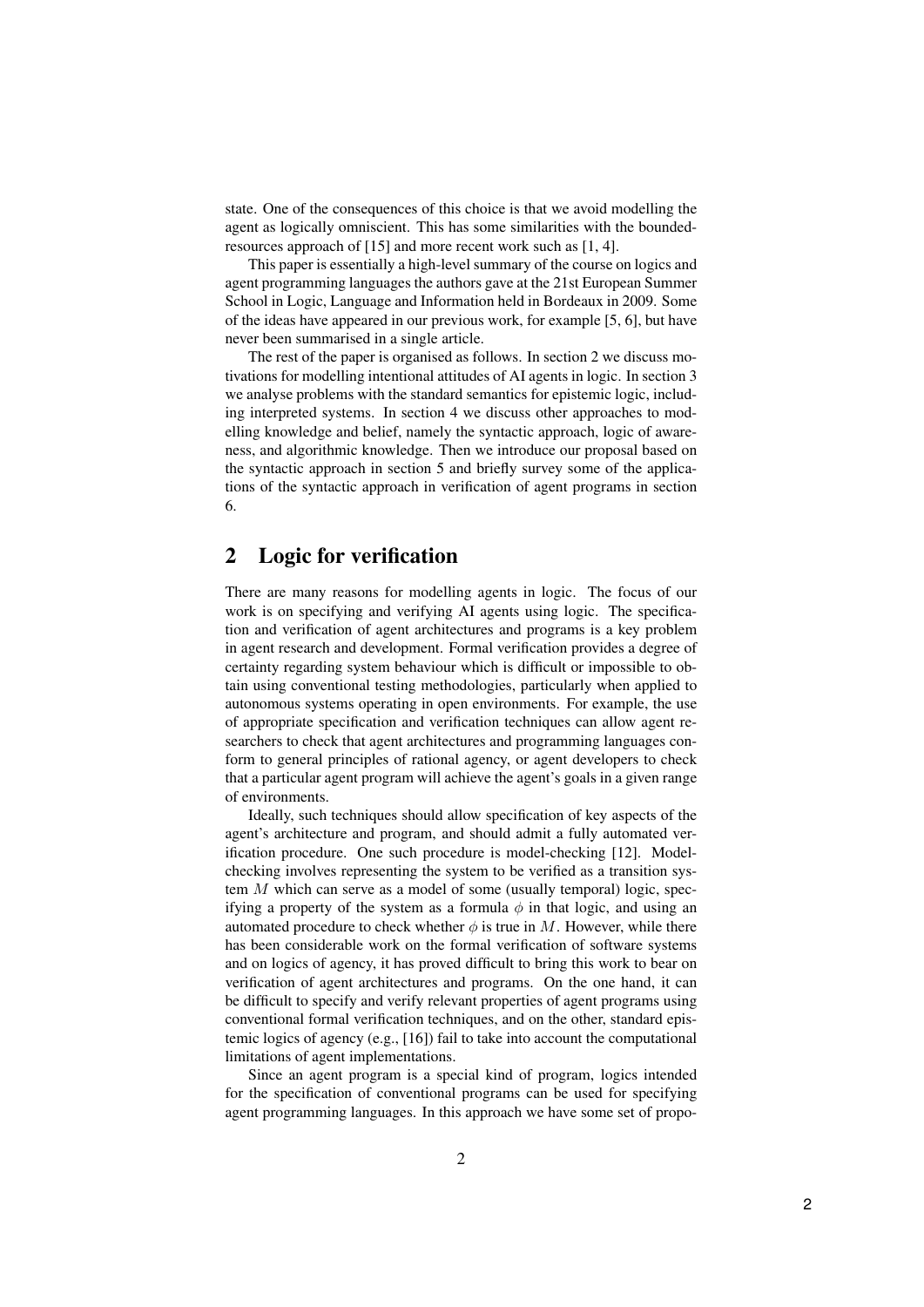sitional variables to encode the agent's state, and, for example, dynamic or temporal operators for describing how the state changes as the computation evolves. However, for agents based on the Belief-Desire-Intention model of agency, such an approach fails to capture important structure in the agent's state which can be usefully exploited in verification. For example, we could encode the fact that the agent has the belief that p as the proposition  $u_1$ , and the fact that the agent has the goal that p as the proposition  $u_2$ . However such an encoding obscures the key logical relationship between the two facts, making it difficult to express general properties such as 'an agent cannot have as a goal a proposition which it currently believes'. It therefore seems natural for a logical language intended for reasoning about agent programs to include primitives for the beliefs and goals of the agent, e.g., where  $B_p$  means that the agent believes that  $p$ , and  $Gp$  means that the agent has a goal that  $p$ .

Given that a logical language intended for reasoning about agent programs should include primitives for the beliefs and goals of an agent, what should the semantics of these operators be? For example, should the belief operator satisfy the KD45 properties? In our view, it is critical that the properties of the agent's beliefs and goals should be grounded in the computation of the agent (in the sense of [31], that is, there should be a clear relationship between the semantics of beliefs and goals and the concrete computational model of the agent). If the agent implements a full classical reasoner (perhaps in a restricted logic), then we can formalise its beliefs as closed under classical inference. However if the agent's implementation simply matches belief literals against a database of believed propositions without any additional logical reasoning, we should not model its beliefs as closed under classical consequence. The notion of 'computationally grounded' logics is discussed in more detail in the next section.

## 3 Standard epistemic logic is not computationally grounded

Since the first BDI logics such as [13] and [27], the knowledge and beliefs of AI agents have been modelled using epistemic modal logics with possible worlds semantics. An agent i believes a formula  $\phi$  in a possible world or state s if  $\phi$  is true in all states s' which are belief-accessible from s. For knowledge, the accessibility relation is usually assumed to be an equivalence relation between states, intuitively meaning that the agent cannot tell whether the actual state is s or one of the other knowledge-accessible states. This relation is often referred to as the 'indistinguishability relation' of agent  $i$  and denoted by  $\sim_i$ . A more concrete version of the possible worlds semantics are interpreted systems introduced in  $[16]$ , where each state is an *n*-tuple of the agents' local states and the state of the environment (assuming the system consists of *n* agents and an environment) and  $s \sim_i s'$  holds if the local state of agent  $i$  is the same in  $s$  and  $s'$ . The logic over interpreted systems has temporal operators in addition to the epistemic ones, and the formulas are interpreted over computational runs (sequences of states). The epistemic logics based on this semantics have attractive formal properties. However, they suffer from two main problems: the problem of correctly ascribing beliefs to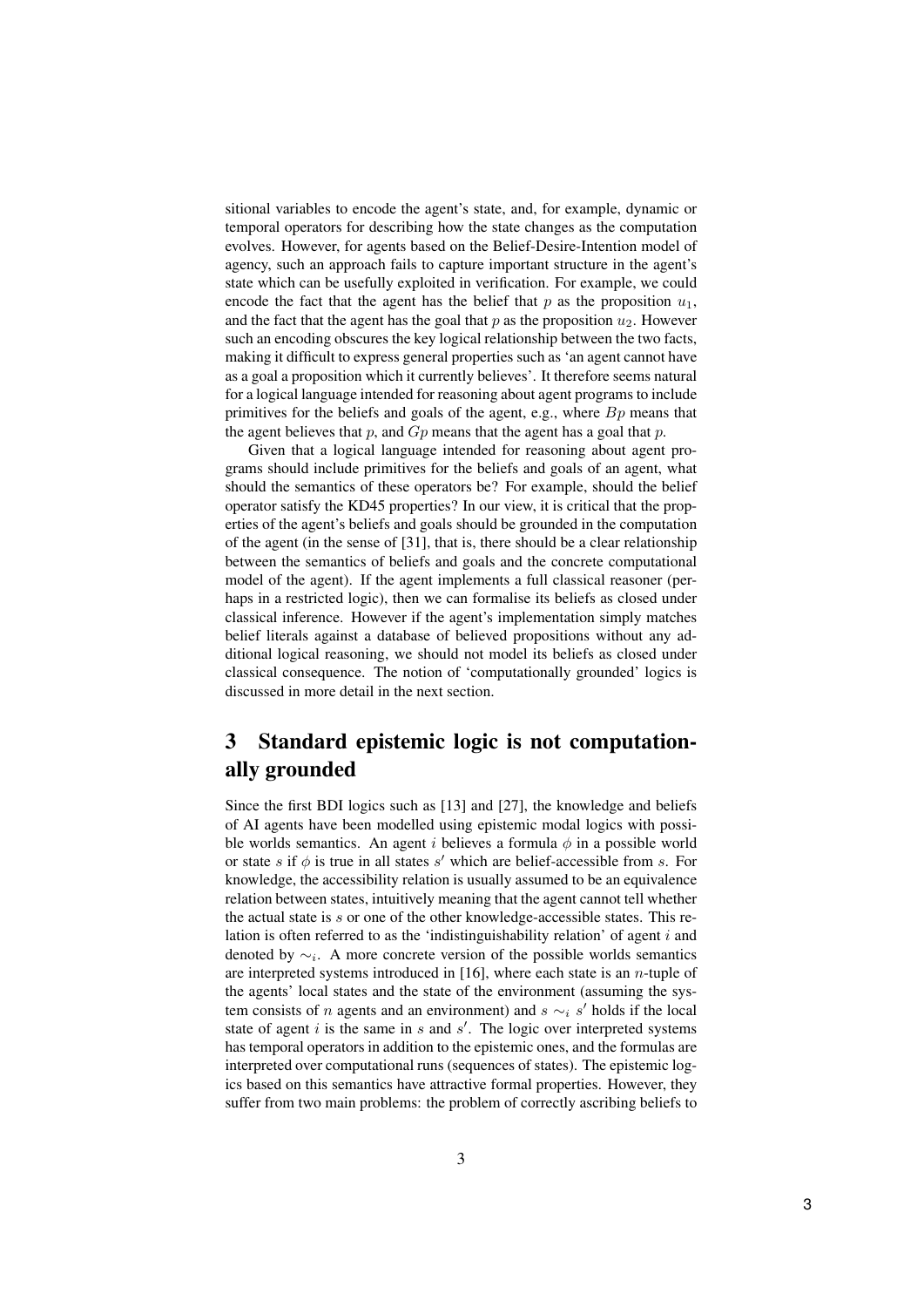an agent, and the problem of logical omniscience.

The problem of belief ascription is concerned with the difficulty of determining what an agent's beliefs are at a given point in its execution. Many agent designs do not make use of an explicit representation of beliefs within the agent. For example, the behaviour of an agent may be controlled by a collection of decision rules or reactive behaviours which simply respond to the agent's current environment. However when modelling the agent, it can still be useful to view the agent as having beliefs. For example, when modelling an agent with a reactive architecture which does not explicitly represent beliefs, we may say that "the agent believes there is an obstacle to the left" and "if the agent believes there is an obstacle to the left, it will turn to the right". However, for this to be possible, we need some principled way of deciding what the agent believes.

However, even when agents do represent beliefs explicitly, the mapping between the agent's belief state and the logical model of the agent is not straightforward. As noted by van der Hoek and Wooldridge [32, p.149] "possible worlds semantics are generally *ungrounded*. That is, there is usually no precise relationship between the abstract accessibility relations that are used to characterise an agent's state, and any concrete computational model." This makes it difficult to use BDI logics for specifying agent systems or to use model-checking tools and algorithms to model-check a particular agent program, since one would need to somehow extract from the program the belief accessibility relations for generating a logical model for use in modelchecking. "Because, as we noted earlier, there is no clear relationship between the BDI logic and the concrete computational models used to implement agents, it is not clear how such a model could be derived."[32, p. 153] This problem does surface in model-checking BDI agent programs; see, for example, [8], where the beliefs of an agent which is intended to implement the LORA architecture [34] (which uses standard semantics for beliefs) are modelled syntactically as a finite list of formulas rather than using an accessibility relation. Similar concerns about a gap between BDI logics and concrete agent programs, or the lack of groundedness, were raised by Meyer in [23].

One consequence of this lack of computational grounding is that epistemic logics based on possible worlds semantics model agents as logically omniscient reasoners: they believe/know all tautologies and they believe/know all logical consequences of their beliefs/knowledge ( $B_i\top$  and  $B_i\phi \wedge B_i(\phi \rightarrow$  $\psi$ )  $\rightarrow$   $B_i \psi$  are tautologies of any logic with a modal operator  $B_i$  defined as truth in all  $i$ -accessible worlds). In effect, agents are modelled as perfect logical reasoners with unlimited computational powers. This is problematic when attempting to build realistic models of agent behaviour, where the time required by the agent to solve a problem is often of critical importance.

Some authors (for example, [26], [25]) argue that unlike the possible worlds structures, interpreted systems can be seen as a grounded semantics for intensional logics. The following arguments are paraphrased from [25, p.36]

• since the semantics of interpreted systems refers to computational runs, a system description in terms of runs (using local states, protocols, etc.) immediately provides a logical model to evaluate formulae;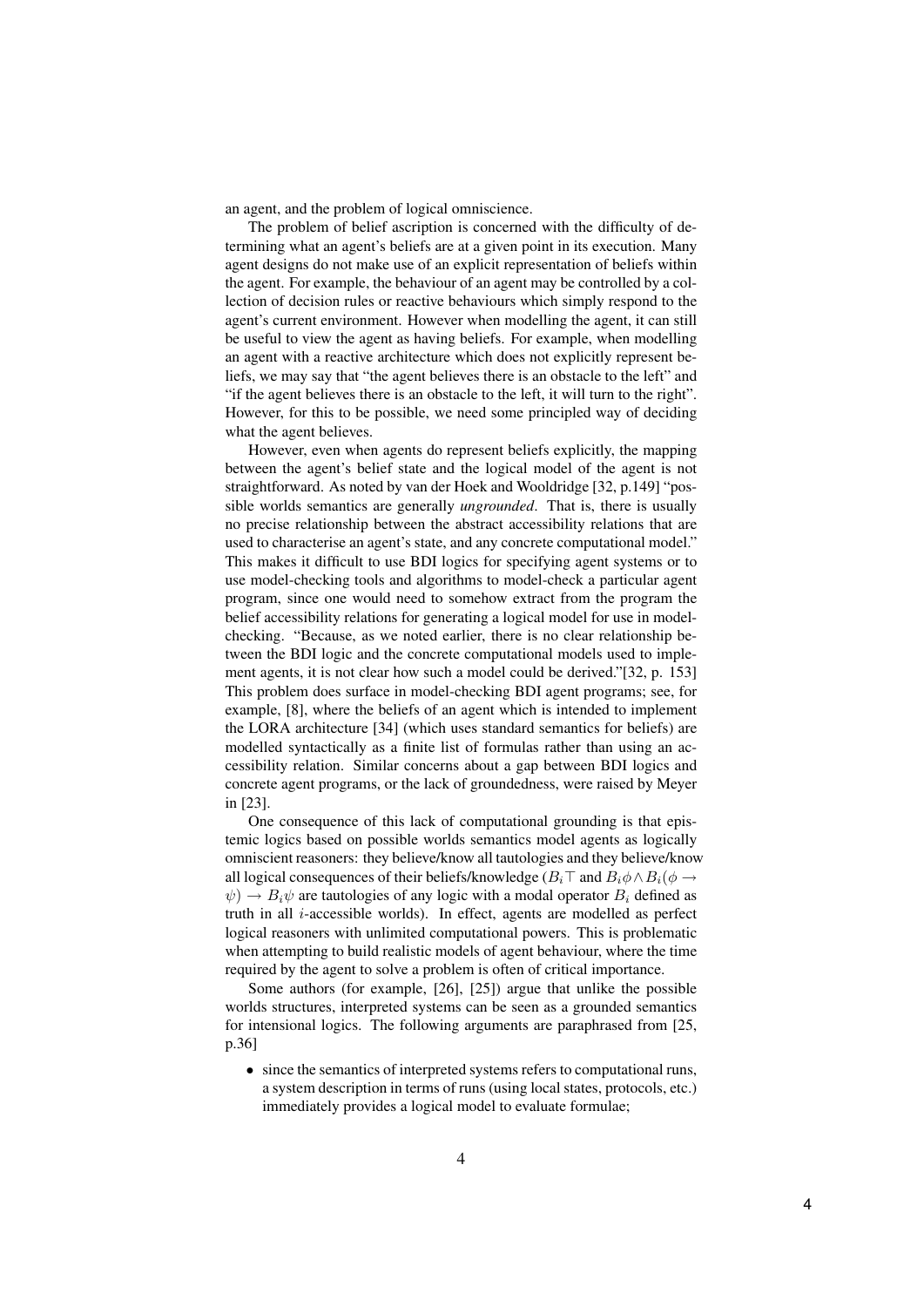- epistemic properties are based on the equivalence of local states (which is a concrete computational notion); and
- local states could be represented as e.g. arrays of variables, thereby allowing for a 'fine grained' description of agents.

The last point and the examples of modelling multi-agent systems such as Dining Cryptographers given in [26, 25] suggest the following way of ascribing knowledge to agents. The local state of the agent (values of variables) determines what the agent 'knows'. For example, a propositional variable  $paid<sub>i</sub>$  may mean that a variable  $v<sub>1</sub>$  in agent i's state has value  $Paid$  (see [26]). Clearly, we want that when the agent i is in the same local state  $s_i^0$ where  $v_1 = Paid$ ,  $K_i paid_i$  holds. And this works out with the interpreted systems definition of knowledge: since  $paid_i$  holds in all global states where agent i's state is  $s_i^0$ , in all those global states  $K_i$ *paid<sub>i</sub>* holds.

However, while at first sight this semantics may appear to be computationally grounded, we argue that it is a very roundabout way of defining an agent's knowledge. The indistinguishability relation  $\sim_i$  between global states is used for the truth definition of  $K_i$  formulas, so to determine the truth of such formulas we need to examine all global states related by  $\sim_i$ , which adds significant complexity to, for example, the model-checking problem. This additional (and unnecessary) complexity is purely an artefact of the possible worlds truth definition of  $K_i$ . From the start we decided that what the agent actually knows depends on the properties of the agent's local state and we should really only have to examine the agent's state.

Another, more serious, artefact of this truth definition, is that  $K_i\phi$  holds not only for the formulas  $\phi$  which do correspond to some properties of the agent's state (the real or explicit knowledge of the agent), but also for a host of other formulas. Among those additional formulas are tautologies and logical consequences of the real knowledge of the agent such as  $K_i(\neg (paid_i \wedge$  $\neg paid_i)$ , consequences by introspection (such as  $K_iK_iK_i$  paid<sub>i</sub> and  $K_iK_iK_i\neg K_i\neg paid_i$  and, even more paradoxically, formulas talking about the global properties of the system. For example, if there is just one global state  $s^0$  where agent i's local state is  $s_i^0$ , and  $s^0$  has a single successor  $s^1$ , then  $i$  'knows' precisely what the next global state looks like. For example, suppose some proposition q is true in  $s^1$ . Then  $\bigcirc q$  ('in the next state, q') is true in s<sup>0</sup>. Since s<sup>0</sup> is the only state ∼<sub>i</sub>-accessible from s<sup>0</sup>, agent i knows that in the next state q:  $K_i \bigcirc q$ , and similarly for all the other formulas true in  $s<sup>1</sup>$ . This is by no means a grounded knowledge ascription. Even if the system is entirely deterministic, agent  $i$  does not necessarily have any knowledge of this.

### 4 Other approaches

Problems such as logical omniscience which arise when interpreted systems are used to model resource-bounded reasoners have been known for a long time, and some proposed solutions are described in [16]. One of the solutions is termed syntactic in [16]: instead of using a possible worlds truth definition for the knowledge modality  $K_i$ , in each state we get essentially a syntactic assignment of formulas agent  $i$  believes in that state. For consistency with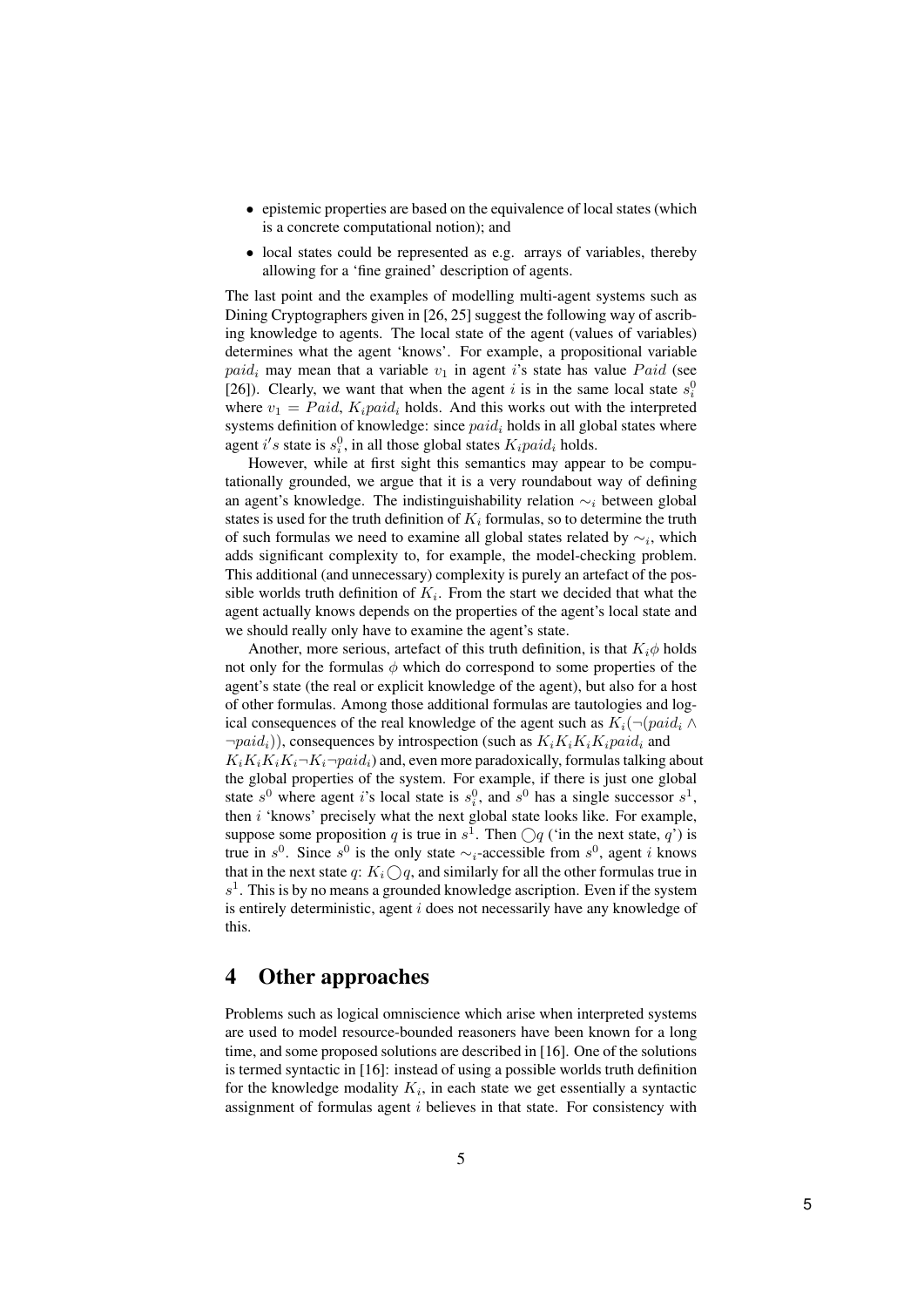what follows we will denote this set of formulas as  $A_i(s)$ . The truth definition for  $K_i\phi$  in state s of a model M will then become  $M, s \models K_i\phi$  iff  $\phi \in \mathcal{A}_i(s)$ . Clearly, this truth definition makes  $K_i$  entirely free of the problem of logical omniscience; however in [16] it is argued that its shortcoming is the lack of any interesting properties of  $K_i$ . They prefer a related approach, of combining  $K_i$  defined using the possible worlds definition with a new syntactic operator  $A_i$  standing for 'awareness'.  $K_i$  is the standard (true in all  $\sim$ <sub>i</sub>) notion of knowledge (called 'implicit knowledge' in [16]);  $A_i\phi$  is true if  $\phi \in \mathcal{A}_i(s)$  and this only means that i is aware of  $\phi$ , not that i necessarily knows that  $\phi$ ; and  $X_i \phi =_{df} K_i \phi \wedge A_i \phi$  means that i explicitly knows  $\phi$ . Clearly, explicit knowledge is also not closed under consequence since i may not be aware of some of the consequences.

Another related approach to 'fixing' the idealisation inherent in the possible worlds definition of knowledge is the concept of algorithmic knowledge [16]. Instead of some arbitrary syntactic set  $A_i(s)$ , we assume that each state s comes equipped with an algorithm  $alg_i(s)$  and agent data (used by the algorithm)  $data_i(s)$ . An agent algorithmically knows a formula  $\phi$  in s if the output of  $alg_i(s)$  for  $\phi$  is 'yes'. In [16], a number of interesting questions are raised, for example how to relate the computation of the knowledge answering algorithm to the rest of the system dynamics, but the authors decided to keep the two issues separate: the algorithm computation is assumed to be instantaneous and not included in the rest of the system transitions. Subsequent work on algorithmic knowledge, see for example [24], continues to adopt this 'closure under the algorithm' condition for the algorithmic knowledge, although beliefs are represented as tokens, and the algorithm as a set of rewriting rules.

### 5 Syntactic belief ascription

In this section we present *syntactic belief ascription* as an alternative approach to computationally grounded belief ascription. We distinguish between beliefs and reasoning abilities which we ascribe to the agent ('the agent's logic') and the logic we use to reason about the agent. In this we follow, e.g., [21, 20, 17]. Our approach grounds the ascription of belief in the state of the agent and allows us to explicitly model the computational delay involved in updating the agent's state. Our logic for reasoning about the agent's beliefs is grounded in a concrete computational model in the sense of [33]. However, unlike [33, 29] we choose not to interpret the agent's beliefs as propositions corresponding to sets of possible states or runs of the agent's program, but syntactically, as formulas 'translating' some particular configuration of variables in the agent's internal state. One of the consequences of this choice is that we avoid modelling the agent as logically omniscient. This has some similarities with the bounded-resources approach of [15] and more recent work such as [14, 4, 1]. We first consider grounded belief ascription (given an agent state, how to ascibe beliefs to it in a grounded way), and then discuss closure assumptions (what assumptions is it safe to make concerning the closure of the agent's belief set under the agent's inferential capabilities).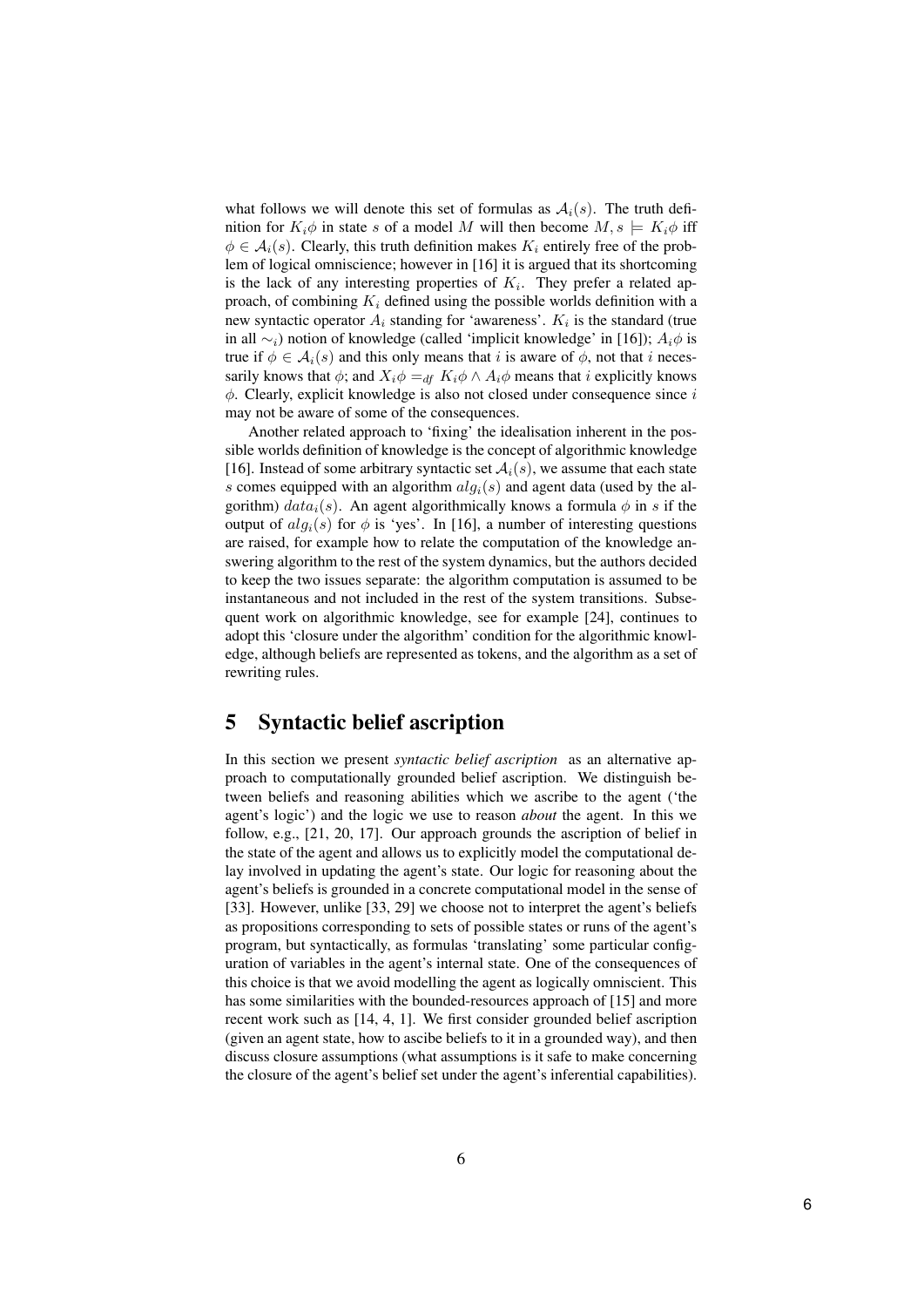#### 5.1 Grounded belief ascription

Similarly to interpreted systems, we consider states to be  $n + 1$ -tuples of local states of  $n$  agents and the state of the environment, in other words,  $s = (s_1, \ldots, s_n, e)$ . We describe the properties of the system in a language built from a set of propositional variables P. Beliefs ascribable to an agent i are a finite set of literals (variables or their negations) over  $P$  which we will denote  $L_i$ . Following, for example, Rosenschein and Kaelbling [28], we assume that each agent's state consists of finitely many 'memory locations'  $l_1, \ldots, l_m$ , and that each location  $l_i$  can contain (exactly) one of finitely many values,  $v_{i_1}, \ldots, v_{i_k}$ . For example, we could have a location  $l_t$  for the output of a temperature sensor which may take an integer value between -50 and 50. Based on those values, we can ascribe beliefs about the external world to the agent: for example, based on  $l_t = 20$  we ascribe to the agent a belief that the outside temperature is 20 C. Each literal in  $L<sub>i</sub>$  corresponds to the fact that a given memory location  $l_i$  (or set of memory locations) has a given set of values, but 'translates' this into a statement about the world. We assume a mapping  $A_i$  assigning to each state s a set of propositional variables and their negations which form beliefs of agent  $i$  in state  $s$ . Note that this 'translation' is fixed and does not depend on the truth or falsity of the formulas in the real world. In general, there is no requirement that  $A_i$  be consistent; if a propositional variable and its negation are associated with two different memory locations (e.g., in an agent which has two temperature sensors) then the agent may simultaneously believe that p and  $\neg p^1$ .  $\mathcal{A}_i$  does not have to map a single value to a single belief, for example, all values of  $l_t > 20$  could be mapped to a single belief that it's "warm". Conversely, we do not assume that for every propositional variable  $p \in \mathcal{P}$ , either p or  $\neg p$  belong to  $\mathcal{A}_i$ ; if a location  $l_i$  has no value (e.g., if a sensor fails) or has a value that does not correspond to any proposition, then the agent may have no beliefs about the outside world at all. Other intentional notions such as goals can be modelled analogously to beliefs, i.e., by introducing an explicit translation from the contents of the agent's state into the set of goals. We elaborate belief and goal ascription using the notion of a memory location rather than assuming that agents have an internal representation of beliefs or goals e.g., as a list of literals, for reasons of generality. The ascription mechanism described above is applicable to arbitrary agents, not only those with an explicit internal representation of beliefs and goals. In certain sense, we can say that this ascription  $A_i(s)$  corresponds to the agent's 'awareness' of the facts explicitly represented in agent i's local state in the global state s.

Our aim is to model the transitions of the agent-environment system as a kind of Kripke structure and express properties of the agents in a modal logic. We consider transition systems similar to the interpreted systems of [16], except that the beliefs of agents are modelled as a local property of each agent's state using syntactic assignment  $A_i$  corresponding to agent i's beliefs. The state of the environment  $e$  corresponds to a classical possible world, or a complete truth assignment to propositional variables in  $P$ . Agent

<sup>&</sup>lt;sup>1</sup>This assumes that the agent's program is using beliefs about the outside world, rather than indirect beliefs about sensor reading; in the latter case of course there would be no contradictory beliefs, since different sensors would have different propositions associated with them.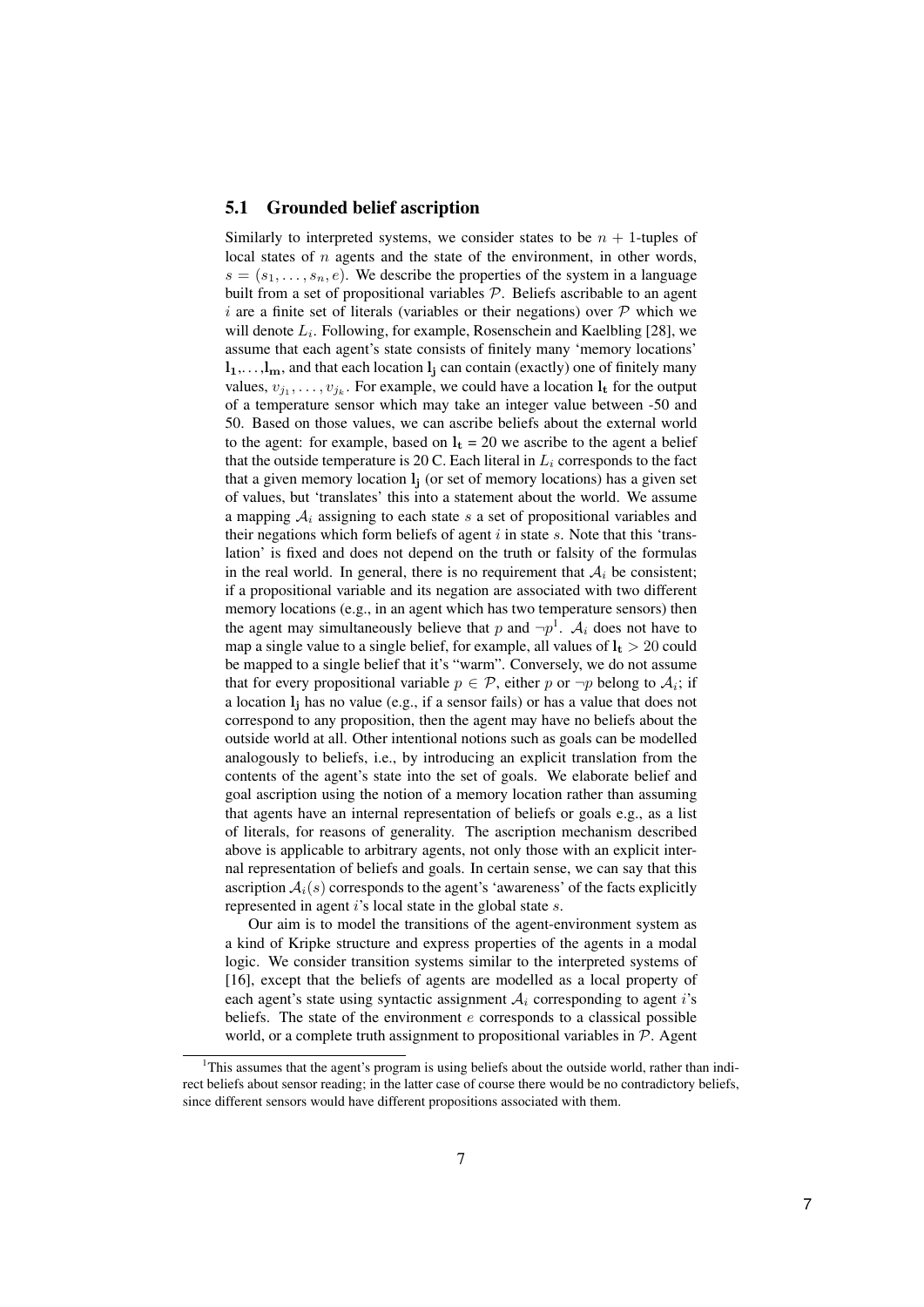i believes that p in state s,  $M, s \models B_i p$ , if  $p \in A_i(s)$ . Our proposal is technically equivalent to the syntactic model of belief in [16]. The difference between our approach and [16], is that while a syntactic assignment in [16] is an arbitrary set of formulas, we show how to ground this set in the set of values of variables in the agent's state. Note that this truth definition for  $B_i$ does not give rise to any interesting logical properties of  $B_i$ , e.g., to KD45 axioms. This is intentional: we do not want our agents to be logically omniscient and the logical properties of agent's beliefs should be determined by the agent's architecture and program. However, the agent's state changes as the agent executes its program; it could be argued that we may assume that some computation of 'consequences' of the agent's beliefs takes so little time that we can safely assume that the set of beliefs is closed with respect to the agent's 'internal logic' (this argument is made in favour of the closure under algorithmic knowledge in [16]). This is the topic of the next section.

#### 5.2 Deductive closure assumptions

Clearly, any assumptions concerning deductive closure of the agent's beliefs should be based on the agent's program and on the requirements of modelling. One could argue that if the agent only ever 'tests' its beliefs to check whether it believes p or  $\neg p$ , and belief ascription with respect to p is correct, it is safe to ascribe to the agent a set of beliefs closed with respect to full classical logic since the agent program does not make any choices depending on the presence of all the extraneous beliefs (logical tautologies and the like). However, we would argue that beyond such relatively trivial agent programs, the deductive closure assumptions should be taken seriously since they may result in incorrect belief ascription.

We argue that for any agent which answers queries or choses actions depending on its beliefs, the assumption of deductive closure of beliefs is only safe if

- 1. the closure is with respect to the agent's real 'internal logic' or query answering algorithm implemented by the agent program (so the postulated consequences are actually derivable)
- 2. the requirements of modelling allow for a reasonably coarse granularity of time, and it is reasonable to assume that the agent's deductive algorithm completes within a finite and reasonably short period of time.

For example, it may make sense to model beliefs of a forward-chaining rule-based agent as closed under applying the forward chaining procedure to a finite set of ground beliefs, provided that it does not take a long time to terminate and we are not concerned with the precise timing of the agent's response to a query. Under such conditions, it is reasonable to model the agent's beliefs using the deductive algorithmic knowledge approach [24]. Note that although the set of beliefs of such an agent is deductively closed, it is deductively closed with respect to a very weak logic (basically, a logic containing universal quantifier elimination and modus ponens, which is much weaker that the full classical logic).

Consider again a forward-chaining rule-based agent but assume that its deductive procedure is not guaranteed to terminate (for example, the agent's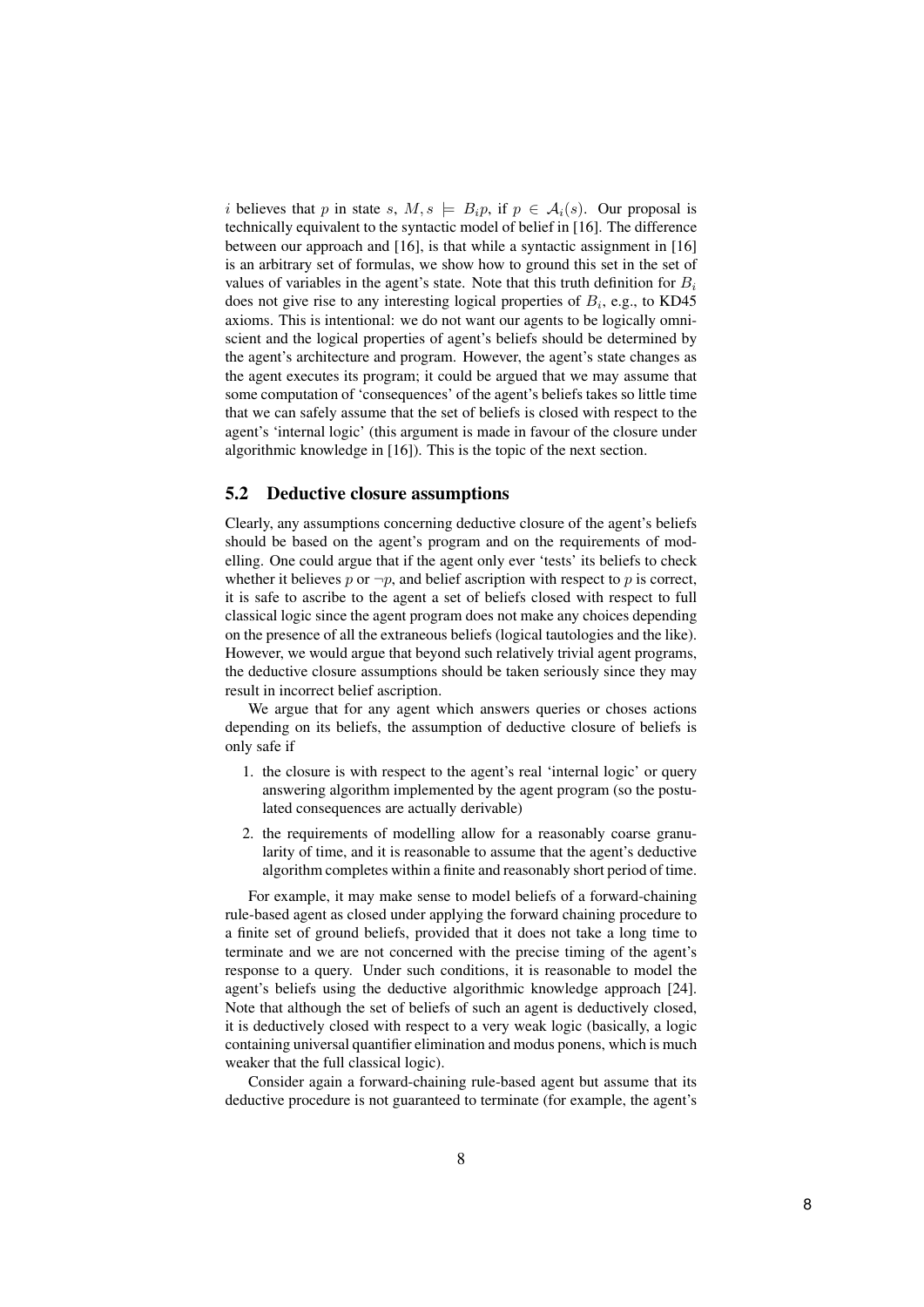rules contain arithmetic expressions). In this case, even if modelling allows for quite coarse granularity of time, it would not be safe to model beliefs of the agent as deductively closed (since some of the logical consequences will never be derived in reality but will be ascribed to the agent by the deductive closure assumption). In this case, the deductively closed set of beliefs, even in the agent's own 'logic' (its 'implicit knowledge') will be an idealisation, and the algorithmic knowledge approach could be made to work (for a given granularity of modelling) by amending the agent's forward-chaining algorithm with a 'timeout' corresponding to the granularity of modelling: e.g. if the agent's state is 'sampled' at 10 minute intervals then the agent's beliefs can be modelled as closed with respect to applying the forward-chaining algorithm for 10 minutes.

Finally, arguably the safest way of ascribing beliefs to a resource-bounded agent is not to make any closure assumptions for the set of agent's beliefs, and to model each inference step in the agent's internal logic as an explicit transition of the system; this choice gives rise to dynamic syntactic logics such as [14, 1, 4].

### 6 Verifying agent programs

In this section we briefly outline some applications of syntactic epistemic logics in verifying agent programming languages.

### 6.1 Theorem proving

SimpleAPL is simplified version of the BDI-based agent programming languages 3APL and 2APL, see, e.g., [9]. SimpleAPL programs have explicit data structures for beliefs and goals, and a program is specified in terms of the agent's beliefs, goals and planning goal rules which specify which plans the agent should adopt given its goals and beliefs. An approach to verification of SimpleAPL programs based on syntactic epistemic logic was described in [2] and extended to verification of agent programs under different deliberation strategies in [3]. Given the explicit representation of beliefs, belief ascription for SimpleAPL agents is straightforward:  $B p$  (the agent believes that  $p$ ) is true if  $p$  is present in the belief base of the agent. SimpleAPL agents do not do any inference, so the set of beliefs is not closed under any inference rules. Verification in [2] is done by theorem proving; an agent program is axiomatised in Propositional Dynamic Logic (PDL) extended with syntactic belief and goal operators, and a statement such as 'all executions of this program starting in a state with initial beliefs  $p_1, \ldots, p_n$  and goals  $\kappa_1, \ldots, \kappa_m$  will achieve the agent's goals' can be verified by checking whether the following formula is derivable from the axiomatisation of the agent program:

$$
\bigwedge_{i=n}^{i=1} Bp_i \wedge \bigwedge_{j=m}^{j=1} G\kappa_j \to [prog] \bigwedge_{j=m}^{j=1} B\kappa_j
$$

where *proq* is a translation of the agent's program into PDL with syntactic belief and goal operators.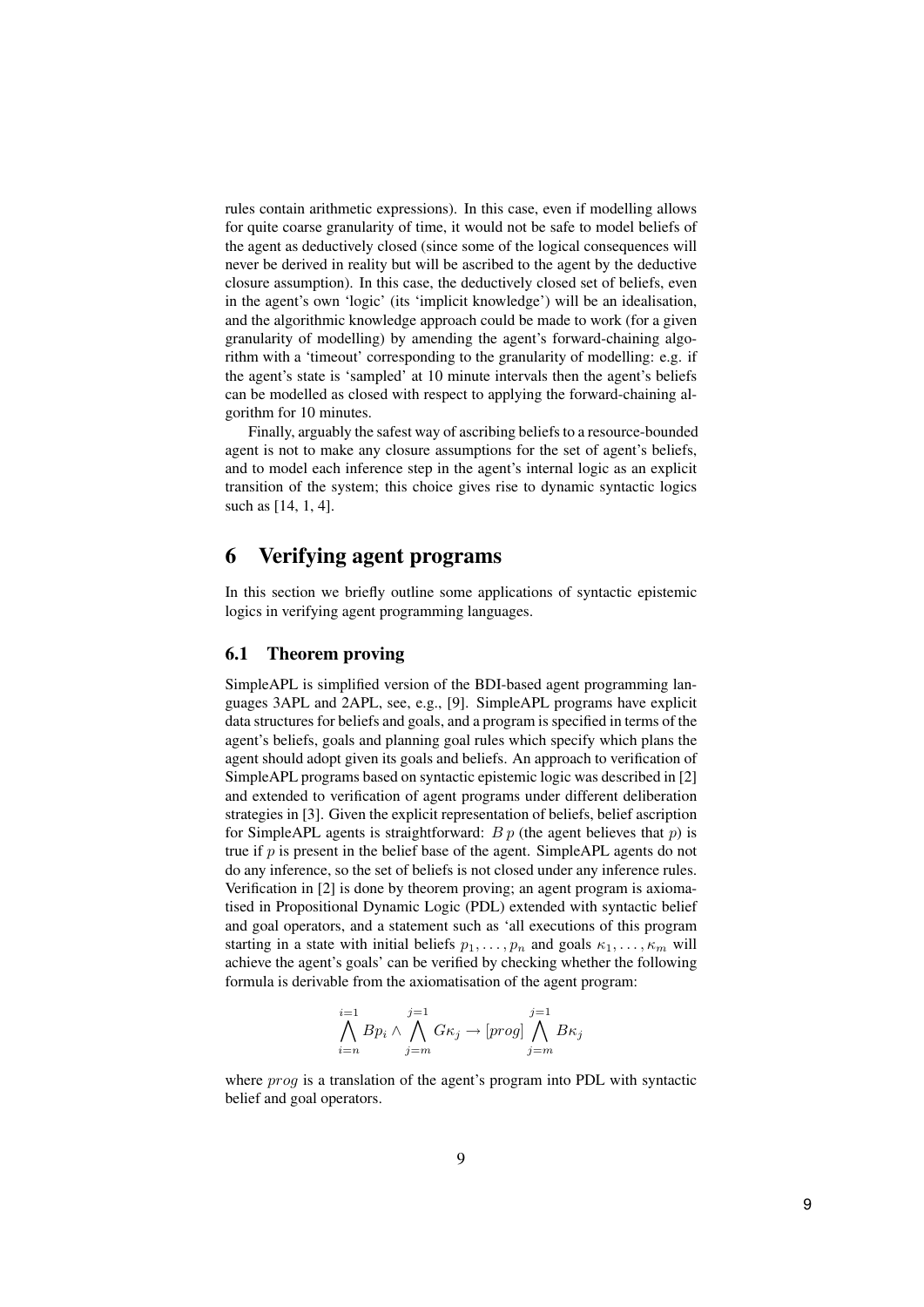As an example, consider the following example of a vacuum cleaner agent. Actions in SimpleAPL are specified using pre and postcondition pairs (intuitively, what the agent should believe before it can execute an action, and what its beliefs are expected to be after it executes an action). Suppose the agent has the following actions:

```
{room1} moveR {-room1, room2}
{room2} moveL {-room2, room1}
{room1, battery} suck {clean1, -battery}
{room2, battery} suck {clean2, -battery}
{-battery} charge {battery}
```
We will abbreviate goals and beliefs of the agent as:  $c_i$  for clean<sub>i</sub>,  $r_i$  for room<sub>i</sub>, b for battery, and actions s for suck, c for charge, r for moveR, l for moveL. Suppose the program of the agent contains the following planning goal rules:

```
c1 \leftarrow b | if r1 then s else 1; s
c2 \le b | if r2 then s else r; s
   <- -b | if r2 then c else r; c
```
These rules allow the agent to select an appropriate plan to achieve a goal given its current beliefs. For example, the first rule can be read as "if the goal is to clean room 1, and the battery is charged, adopt the following plan: if in room one, suck, else move left and then suck".

The corresponding PDL program expression *prog* is:

$$
\begin{array}{ll}\n\text{prog} & =_{df} & \left( (Gc_1 \land Bb)?; (Br_1?; s) \cup (\neg Br_1?; l; s) \right) \cup \\
& \left( (Gc_2 \land Bb)?; (Br_2?; s) \cup (\neg Br_2?; r; s) \right) \cup \\
& \left( \neg Bb?; (Br_2?; c) \cup (\neg Br_2?; r; c) \right)\n\end{array}
$$

Some example axioms:

- $Bp \rightarrow \neg Gp$  (for every variable p: the agent does not have as a goal something that it believes has been achieved)
- $Br_2 \wedge Bb \wedge Gc_2 \rightarrow [s](Bc_2 \wedge \neg Bb \wedge Br_2)$  (corresponds to the pre and postconditions of the suck action).

We used MSPASS and pdl\_tableaux theorem provers to prove the following properties:

- if the agent has goals to clean rooms 1 and 2, and starts in the state where its battery is charged and it is in room 1, it can reach a state where both rooms are clean:  $Gc_1 \wedge Gc_2 \wedge Bb \wedge Br_1 \rightarrow \langle prog^3 \rangle (Bc_1 \wedge$  $Bc_2$ ) (where  $prog^3$  stands for  $prog$  repeated three times)
- the agent is guaranteed to achieve its goal (after 3 iterations of the program)  $Gc_1 \wedge Gc_2 \wedge Bb \wedge Br_1 \rightarrow [prog^3](Bc_1 \wedge Bc_2)$

The logic sketched above is grounded in the agent programming language because its models correspond to the agent's operational semantics. It can be used to specify and automatically verify properties of SimpleAPL programs.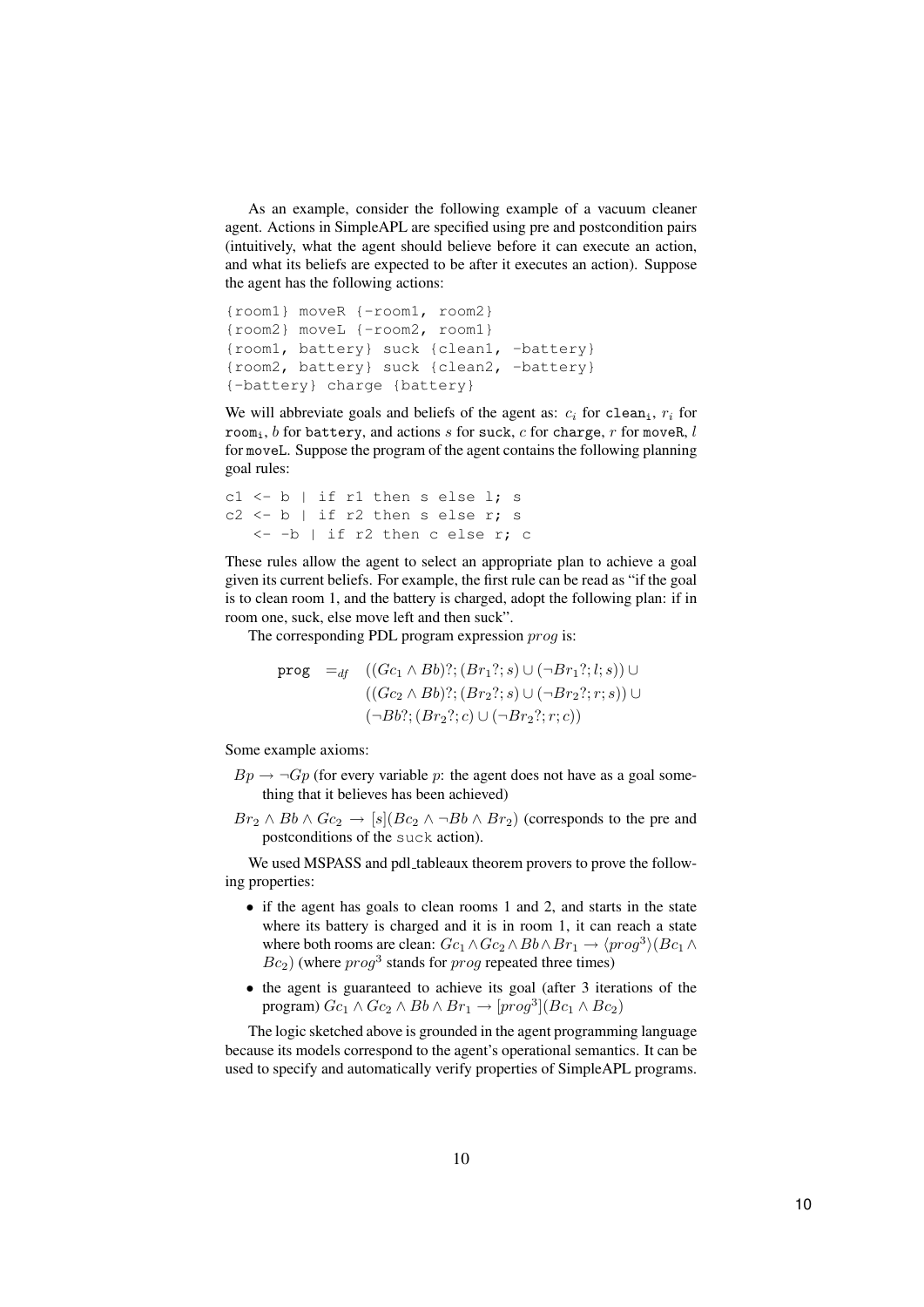#### 6.2 Model-checking

In the previous section, we sketched an approach to verifying agent programs using theorem proving. Another approach is to use a model-checker. There are two main strands of work in model-checking multi-agent systems and agent programs which are exemplified by: model-checking based on 'standard' BDI logics e.g., [22] and model-checking based on a syntactic interpretation of beliefs e.g., [11, 10, 30].

The only model-checker which 'understands' epistemic operators (knowledge) is MCMAS [22]. MCMAS allows checking of properties along both temporal and knowledge accessibility relations. Unfortunately, it is nontrivial to relate 'possible worlds' knowledge to the knowledge or beliefs of implemented BDI agents.

An alternative approach is to model-check an agent programming language treating belief as a syntactic modality. This is the approach implicitly taken in [11] for the verification of AgentSpeak(F) programs. Belief, desire and intention are defined in terms of the operational semantics of AgentSpeak(F):

- an agent believes  $\phi$  if  $\phi$  is present in its belief base
- an agent intends  $\phi$  if  $\phi$  is an achievement goal that appears in the agent's set of intentions – i.e., in the agent's currently executing or suspended plans.

AgentSpeak(F) programs are translated into the Promela modelling language of the Spin model checker. Properties to be model-checked are expressed in a simplified BDI logic translated into the LTL-based property specification language used by Spin. BDI modalities are mapped onto the AgentSpeak(F) structures implemented as a Promela model. So, even though Bordini et al. [11] do not mention the problems with the standard semantics of belief, or dwell on using the syntactic approach to beliefs rather than the LORA framework based on the standard epistemic semantics which they officially adopt, the fact is that they do use a syntactic approach. We argue that this is inevitable in verification of a real agent programs. A similar approach (using syntactic or 'shallow' modalities) is adopted in [10] and [30].

The work on model-checking agent programs using syntactic approaches mentioned in this section does not model agent's deriving consequences from its beliefs explicitly. However, in other work where the main concern is with the time required for the agents to produce a response to a query, we did use model-checking over systems where transitions correspond to agents applying inference rules (usually, forward-chaining rule firing): see [4, 7] for more details.

### 7 Conclusion

'Standard' BDI logics allow properties of beliefs and other intentional attitudes of AI agents to be formalised. The resulting specifications can be model checked using model checkers such as MCMAS. However it is not clear how to implement agents based on these specifications; in particular, it is not clear what corresponds to belief and goal accessibility relations in the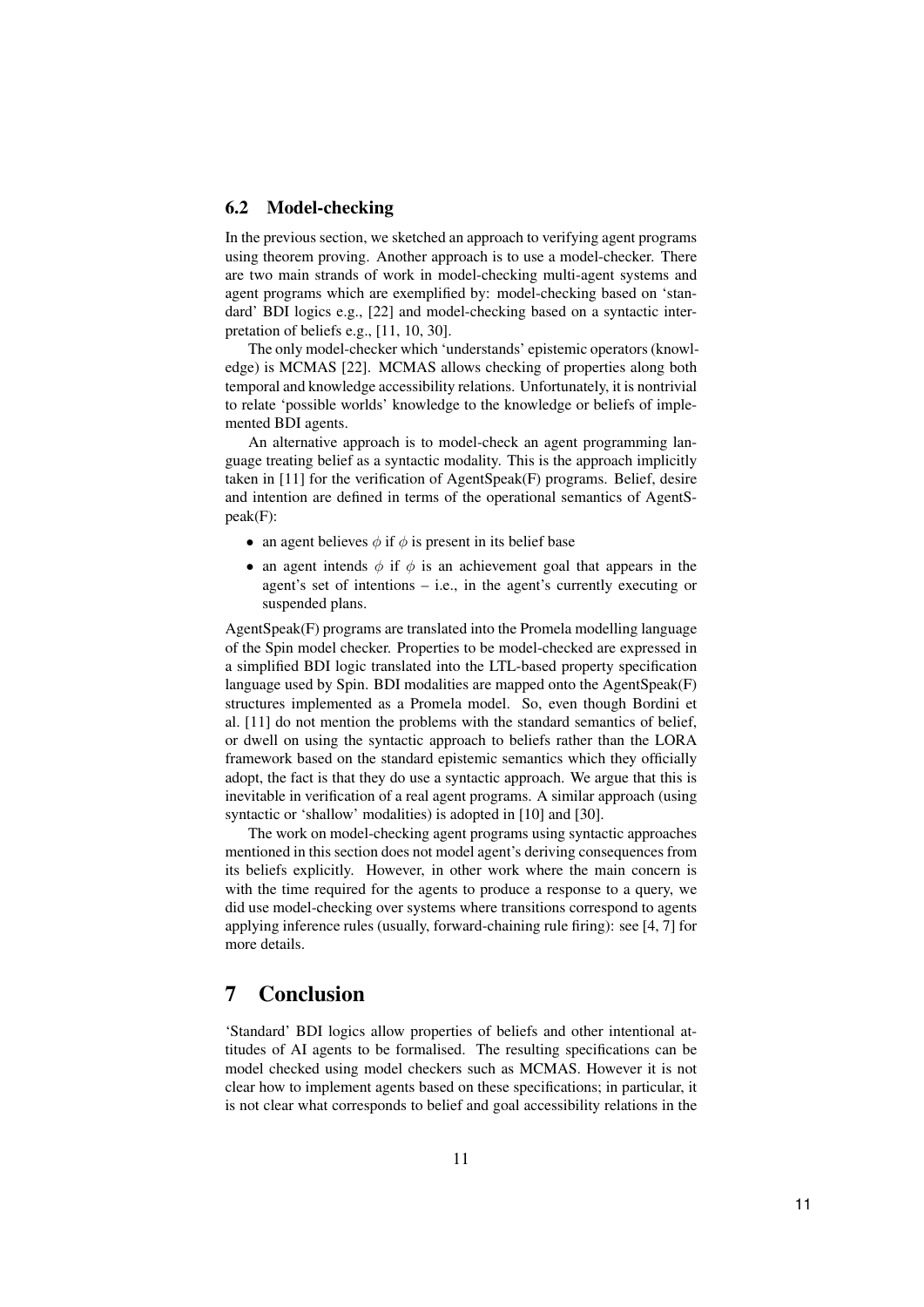agent programming language or the implemented agent. On the other hand, 'syntactic' BDI logics allow more accurate modelling of AI agents. We can verify properties of real agent programs at the belief and goal level (as opposed to simply verifying the agent program as just a computer program).

Acknowledgements Natasha Alechina and Brian Logan were supported by the Engineering and Physical Sciences Research Council [grant number EP/E031226].

### References

- [1] Thomas Ågotnes and Natasha Alechina. The dynamics of syntactic knowledge. Journal of Logic and Computation, 17(1):83–116, 2007.
- [2] Natasha Alechina, Mehdi Dastani, Brian Logan, and John-Jules Ch. Meyer. A logic of agent programs. In Proceedings of the Twenty-Second National Conference on Artificial Intelligence (AAAI 2007), pages 795–800. AAAI Press, 2007.
- [3] Natasha Alechina, Mehdi Dastani, Brian Logan, and John-Jules Ch. Meyer. Reasoning about agent deliberation. In Proceedings of the Eleventh International Conference on Principles of Knowledge Representation and Reasoning (KR'08), pages 16–26, Sydney, Australia, September 2008. AAAI.
- [4] Natasha Alechina, Mark Jago, and Brian Logan. Modal logics for communicating rule-based agents. In Gerhard Brewka, Silvia Coradeschi, Anna Perini, and Paolo Traverso, editors, Proceedings of the 17th European Conference on Artificial Intelligence (ECAI 2006), pages 322– 326. IOS Press, 2006.
- [5] Natasha Alechina and Brian Logan. Ascribing beliefs to resource bounded agents. In Cristiano Castelfranchi and W. Lewis Johnson, editors, Proceedings of the First International Joint Conference on Autonomous Agents and Multi-Agent Systems (AAMAS 2002), pages 881– 888, Bologna, Italy, July 2002. ACM Press.
- [6] Natasha Alechina and Brian Logan. A logic of situated resourcebounded agents. Journal of Logic, Language and Information, 18(1):79–95, 2009.
- [7] Natasha Alechina, Brian Logan, Nguyen Hoang Nga, and Abdur Rakib. Verifying time, memory and communication bounds in systems of reasoning agents. Synthese, 169(2):385–403, July 2009.
- [8] Rafael Bordini, Michael Fisher, Willem Visser, and Michael Wooldridge. State-space reduction techniques in agent verification. In Nicholas R. Jennings, Carles Sierra, Liz Sonenberg, and Milind Tambe, editors, Proceedings of the Third International Joint Conference on Autonomous Agents and Multi-Agent Systems (AAMAS-2004), pages 896– 903, New York, NY, 2004. ACM Press.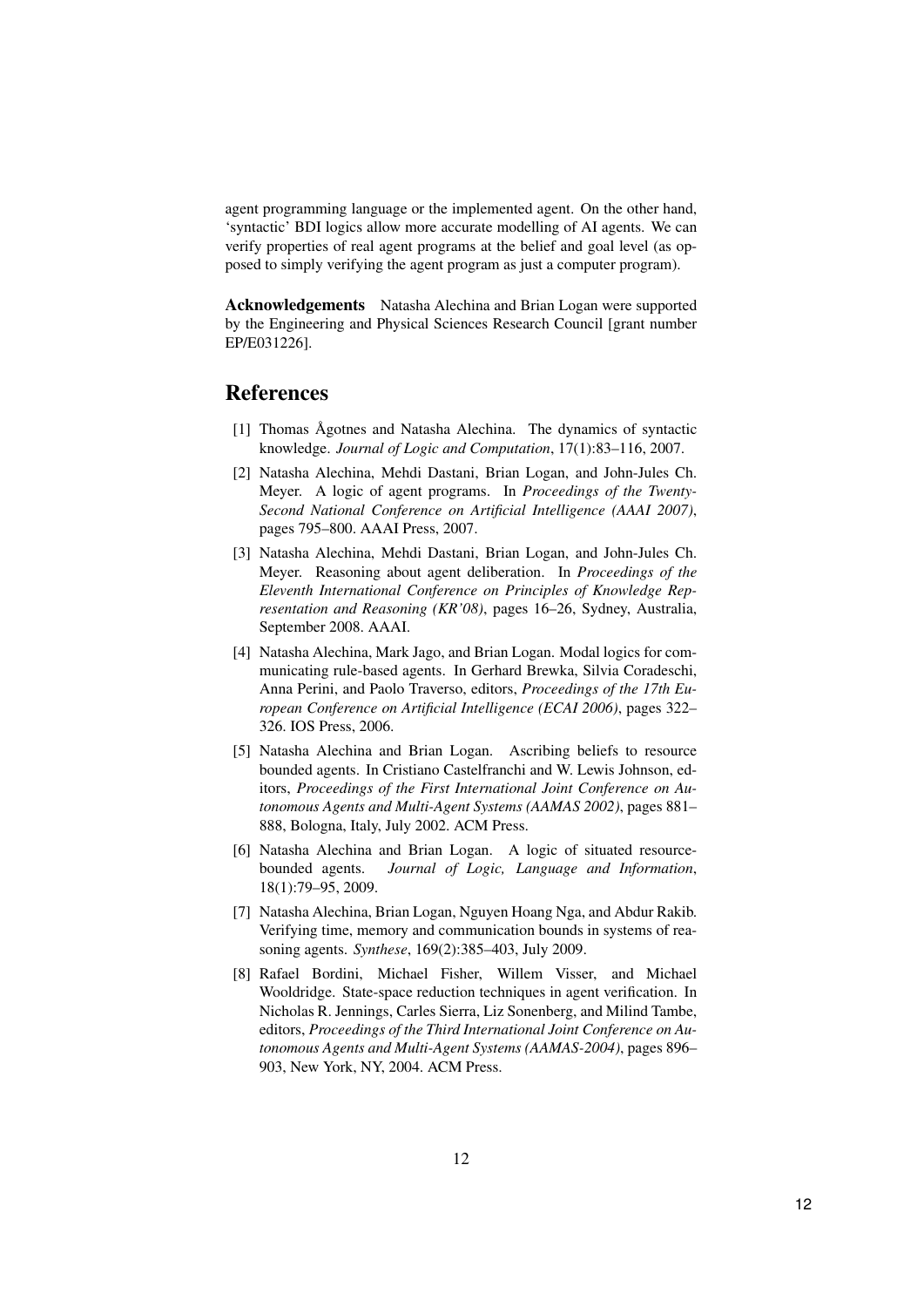- [9] Rafael H. Bordini, Mehdi Dastani, Jürgen Dix, and Amal El Fallah-Seghrouchni, editors. Multi-Agent Programming: Languages, Platforms and Applications, volume 15 of Multiagent Systems, Artificial Societies, and Simulated Organizations. Springer, 2005.
- [10] Rafael H. Bordini, Louise A. Dennis, Berndt Farwer, and Michael Fisher. Automated verification of multi-agent programs. In 23rd IEEE/ACM International Conference on Automated Software Engineering (ASE 2008), 15-19 September 2008, L'Aquila, Italy, pages 69– 78. IEEE, 2008.
- [11] Rafael H. Bordini, Michael Fisher, Carmen Pardavila, and Michael Wooldridge. Model checking AgentSpeak. In Proceedings of the Second International Joint Conference on Autonomous Agents and Multiagent Systems (AAMAS'03), pages 409–416, New York, NY, USA, 2003. ACM.
- [12] Edmund M. Clarke, Orna Grumberg, and Doron A. Peled. Model Checking. The MIT Press, Cambridge, Massachusetts, 1999.
- [13] P. R. Cohen and H. J. Levesque. Intention is choice with commitment. Artificial Intelligence, 42:213–261, 1990.
- [14] Ho Ngoc Duc. Reasoning about rational, but not logically omniscient, agents. Journal of Logic and Computation, 7(5):633–648, 1997.
- [15] Jennifer J. Elgot-Drapkin and Donald Perlis. Reasoning situated in time I: Basic concepts. Journal of Experimental and Theoretical Artificial Intelligence, 2:75–98, 1990.
- [16] R. Fagin, J. Y. Halpern, Y. Moses, and M. Y. Vardi. Reasoning about Knowledge. MIT Press, Cambridge, Mass., 1995.
- [17] Ronald Fagin, Joseph Y. Halpern, and Moshe Y. Vardi. A non-standard approach to the logical omniscience problem. Artificial Intelligence, 79(2):203–240, 1996.
- [18] Michael P. Georgeff, Barney Pell, Martha E. Pollack, Milind Tambe, and Michael Wooldridge. The belief-desire-intention model of agency. In Jörg P. Müller, Munindar P. Singh, and Anand S. Rao, editors, Intelligent Agents V, Agent Theories, Architectures, and Languages, 5th International Workshop, (ATAL'98), Paris, France, July 4-7, 1998, Proceedings, volume 1555 of Lecture Notes in Computer Science, pages 1–10. Springer, 1999.
- [19] J. Hintikka. Knowledge and belief. Cornell University Press, Ithaca, NY, 1962.
- [20] K. Konolige. A Deduction Model of Belief. Morgan Kaufmann, San Francisco, Calif., 1986.
- [21] H. J. Levesque. A logic of implicit and explicit belief. In *Proceedings* of the Fourth National Conference on Artificial Intelligence, AAAI-84, pages 198–202. AAAI, 1984.
- [22] Alessio Lomuscio, Hongyang Qu, and Franco Raimondi. MCMAS: A model checker for the verification of multi-agent systems. In Ahmed Bouajjani and Oded Maler, editors, Computer Aided Verification, 21st